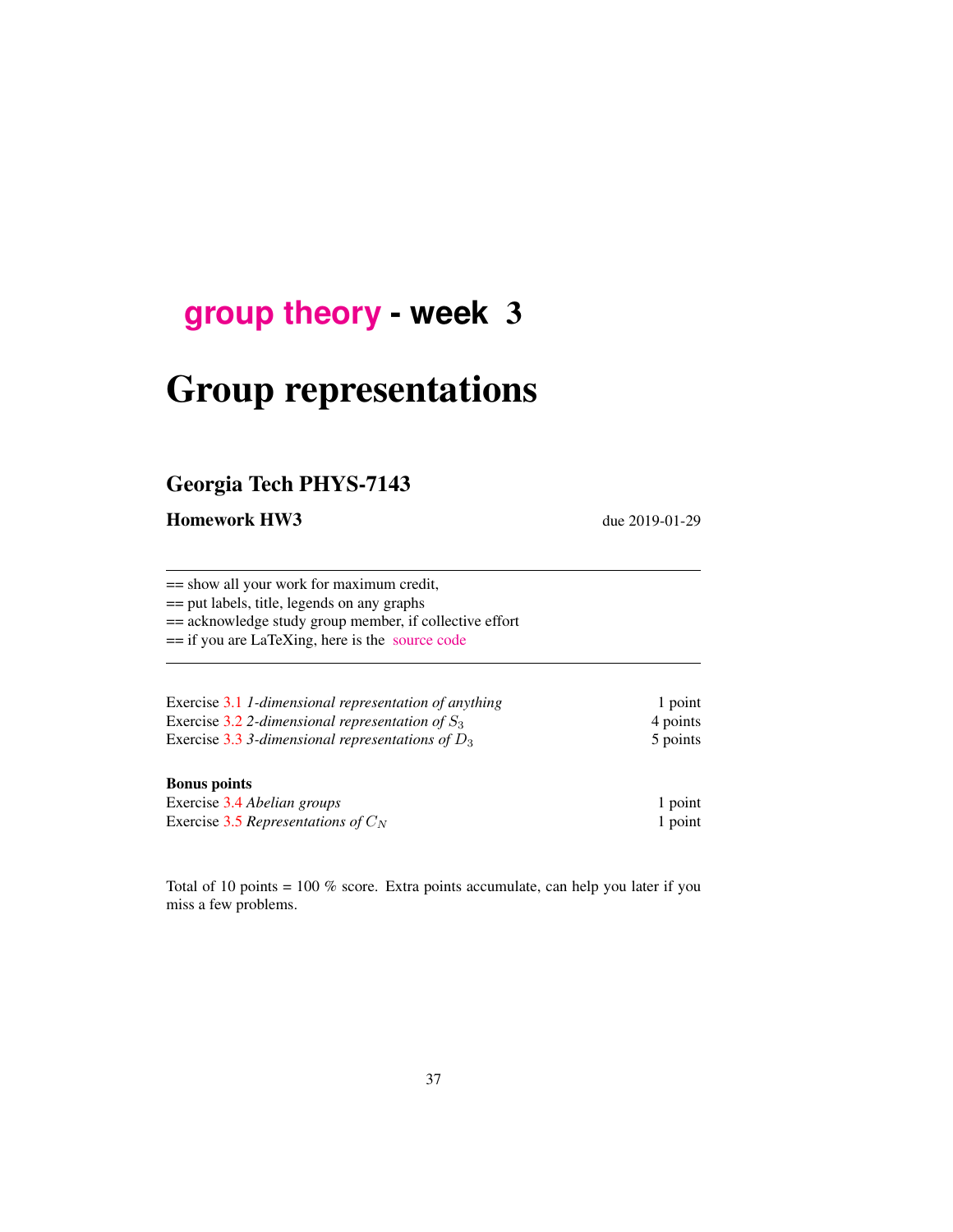#### 2019-01-22 Predrag Lecture 5 Representation theory

Irreps, unitary reps and Schur's Lemma.

This lecture covers Chapter 2 *Representation Theory and Basic Theorems* of Dresselhaus *et al.* textbook [\[1\]](#page-1-2) [\(click here\),](http://chaosbook.org/library/Dresselhaus07.pdf) up to the proof of Schur's Lemma. The exposition (or the corresponding chapter in Tinkham [\[2\]](#page-1-3)) comes from Wigner's classic *Group Theory and Its Application to the Quantum Mechanics of Atomic Spectra* [\[3\]](#page-1-4), which is a harder going, but the more group theory you learn the more you'll appreciate it. Eugene Wigner got the 1963 Nobel Prize in Physics, so by mid 60's gruppenpest was accepted in finer social circles.

#### 2019-01-24 Predrag Lecture 6 Schur's Lemma

This lecture covers Sects. 2.5 and 2.6 *Schur's Lemma* of Dresselhaus *et al.* textbook [\[1\]](#page-1-2) [\(click here\).](http://chaosbook.org/library/Dresselhaus07.pdf)

#### 3.1 Literature

The structure of finite groups was understood by late 19th century. A full list of finite groups was another matter. The complete proof of the classification of all finite groups takes about 3 000 pages, a collective 40-years undertaking by over 100 mathematicians, read the [wiki.](https://en.wikipedia.org/wiki/Classification_of_finite_simple_groups)

From Emory Math Department: [A pariah is real!](https://cosmosmagazine.com/mathematics/moonshine-doughnut-maths-proves-pariahs-are-real) The simple finite groups fit into 18 families, except for the 26 sporadic groups. 20 sporadic groups AKA the Happy Family are parts of the Monster group. The remaining six loners are known as the pariahs. (Check the previous week notes sect. [5.1](#page--1-0) *Literature* for links to the [Ree](https://en.wikipedia.org/wiki/List_of_finite_simple_groups) group and the whole classification.)

#### **References**

- <span id="page-1-2"></span>[1] M. S. Dresselhaus, G. Dresselhaus, and A. Jorio, *[Group Theory: Application to](http://dx.doi.org/10.1007/978-3-540-32899-5) [the Physics of Condensed Matter](http://dx.doi.org/10.1007/978-3-540-32899-5)* (Springer, New York, 2007).
- <span id="page-1-3"></span>[2] M. Tinkham, *[Group Theory and Quantum Mechanics](http://dx.doi.org/10.1016/c2013-0-01646-5)* (Dover, New York, 2003).
- <span id="page-1-4"></span>[3] E. P. Wigner, *[Group Theory and Its Application to the Quantum Mechanics of](http://books.google.com/books?vid=ISBN9780323152785) [Atomic Spectra](http://books.google.com/books?vid=ISBN9780323152785)* (Academic, New York, 1931).

### **Exercises**

<span id="page-1-0"></span>3.1. **1-dimensional representation of anything.** Let  $D(q)$  be a representation of a group G. Show that  $d(g) = \det D(g)$  is one-dimensional representation of G as well.

(B. Gutkin)

<span id="page-1-1"></span>3.2. 2-dimensional representation of  $S_3$ .

PHYS-7143-19 week3 38 2017-12-04